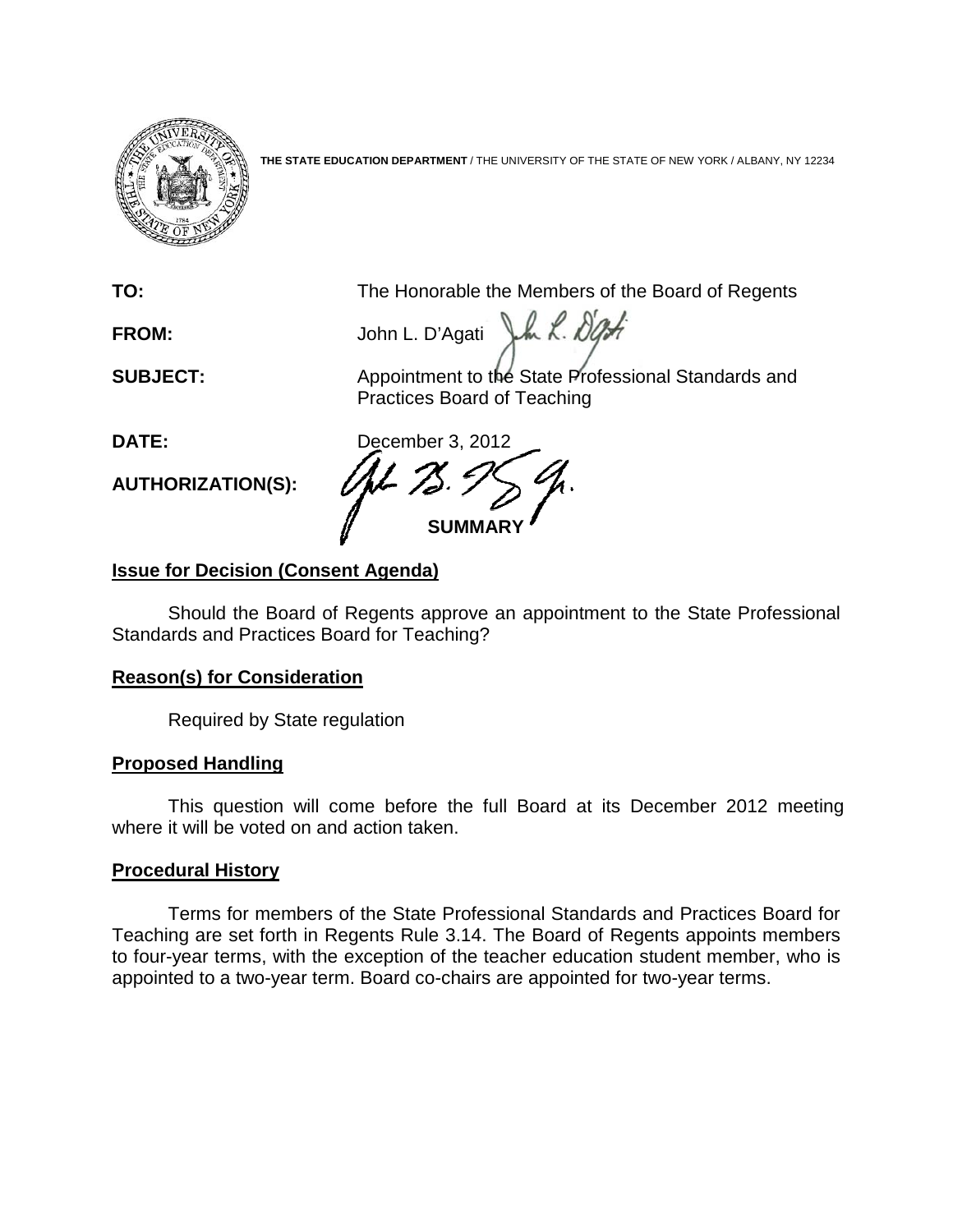## **Background Information**

There are currently four vacancies on the Board. Two of these vacancies are for teacher members. One vacancy is for a public member and one vacancy is for a student member.

Grace Barrett is recommended for the teacher member vacancy. A brief biographical sketch of this recommended member and a list of the current membership are attached.

### Recommendation

It is recommended that the Board of Regents approve the following appointment to the State Professional Standards and Practices Board for Teaching: Grace Barrett (teacher member) to complete the term beginning December 11, 2012 and ending June 30, 2014.

### Timetable for Implementation

Members' terms will begin immediately upon appointment.

**Attachments**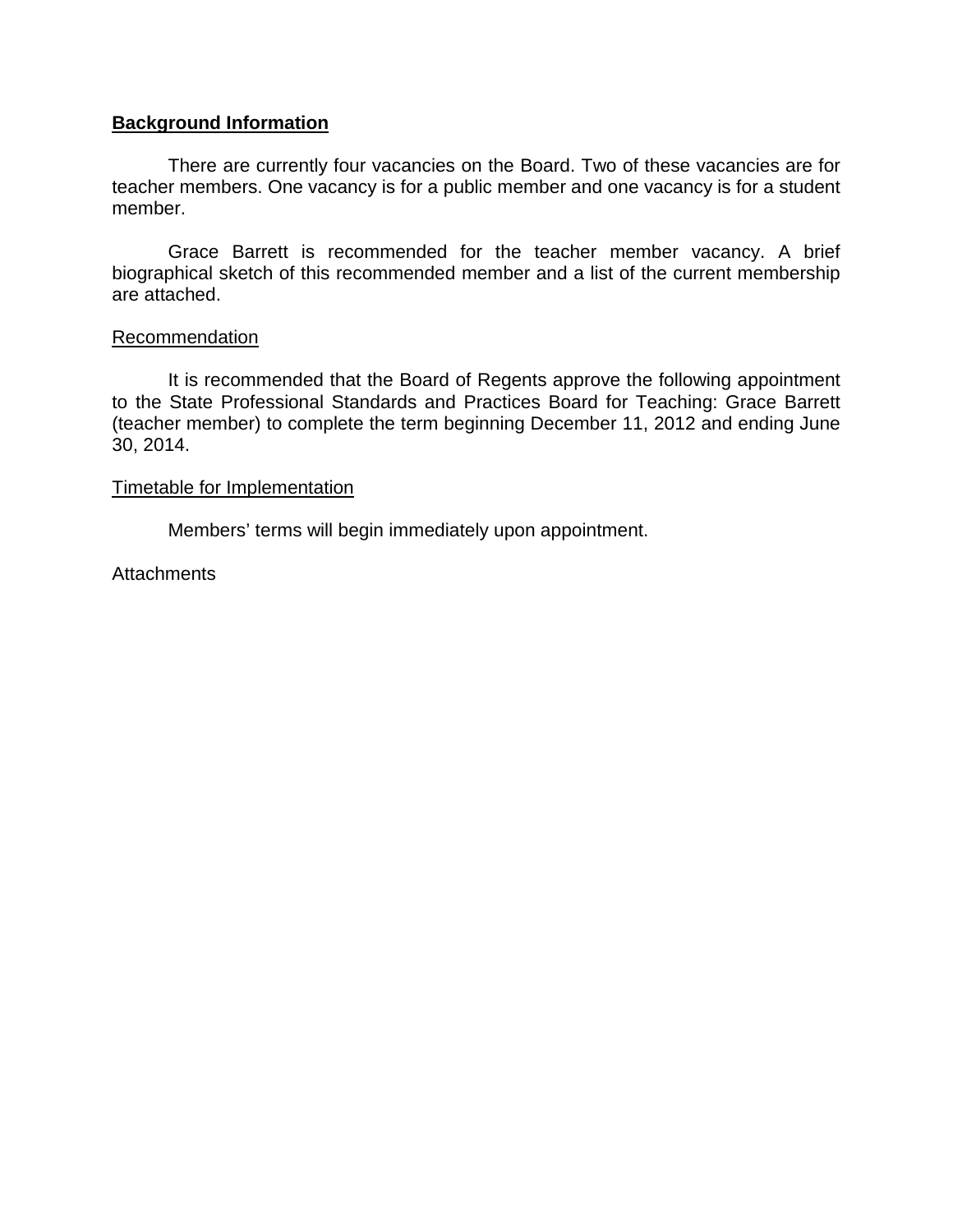# **Art Teacher Commack Middle School Commack, New York**

For the past 17 years, Ms. Barrett has been an art teacher with the Commack School District. Her school is a *Middle Year* Program school (the developmental predecessor for the *International Baccalaureate* Program) and in this capacity she has been practicing literacy in the visual arts in preparation to transition naturally into the Common Core Learning Standards. Ms. Barrett has been on the NYSUT Subject Area Committee for the Arts since its inception. This group's purview has included putting forth recommendations to SED such as calling for all instruction in the arts be delivered sequentially and by certified teachers of the arts. Another charge of the Committee has been to develop teacher workshops for state organizations such as New York State Art Teachers Association NYSATA. Currently, they are developing an exemplar lesson in literacy.

Ms. Barrett, a finalist for the New York State 2013 Teacher of the Year, is currently the President of the Suffolk County Art Leaders Association, where she oversees professional development opportunities for art teachers in her county. In this capacity, Ms. Barrett makes sure that the offerings for teachers maintain a balance between current pedagogical issues, special needs training, and innovative technology for the art room.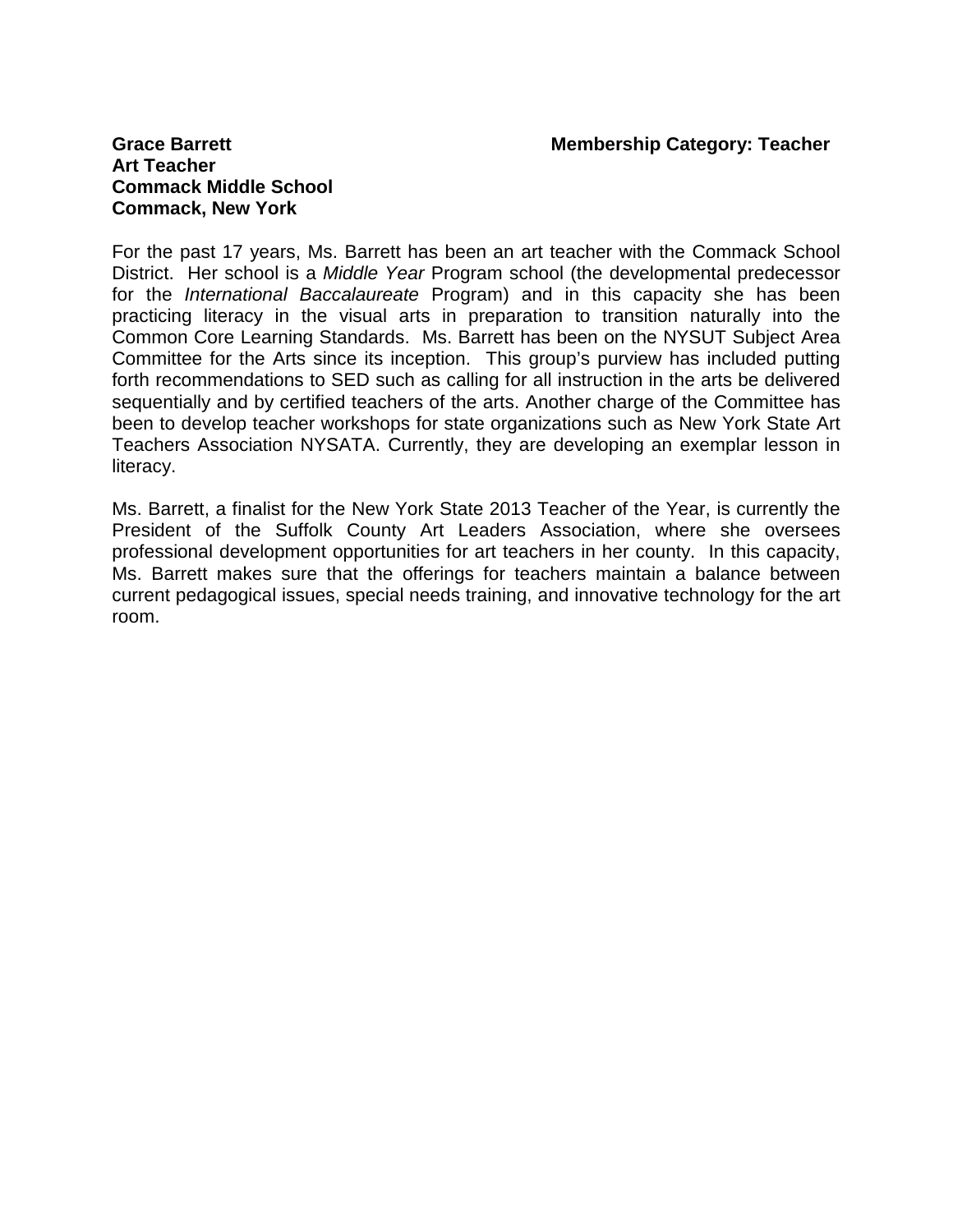| <b>Membership</b><br><b>State Professional Standards and Practices Board for Teaching</b>                                                                                                         |                                                                                                                                                                                                      |
|---------------------------------------------------------------------------------------------------------------------------------------------------------------------------------------------------|------------------------------------------------------------------------------------------------------------------------------------------------------------------------------------------------------|
| As of October, 2012                                                                                                                                                                               |                                                                                                                                                                                                      |
| Dr. Gerald M. Mager, Co-Chair<br><b>School of Education</b><br><b>Syracuse University</b><br><b>150 Huntington Hall</b><br>Syracuse, New York 13244-2340<br>Term Expires: June 30, 2015           | Debra Calvino, Co-Chair<br><b>Valley Central High School</b><br>1175 St. Rt. 17K<br><b>Montgomery, New York</b><br>Term Expires: June 30, 2014                                                       |
| Dr. Julius Gregg Adams<br>Director of the University at Buffalo<br>University at Buffalo, SUNY<br>465 Washington Street., Room 426<br>Buffalo, New York 14203-1707<br>Term Expires: June 30, 2016 | Mr. Richard R. Ahola<br>4568 Lakeview Road<br>Dundee, NY 14837<br>Term Expires: June 30, 2014                                                                                                        |
| David Babikian<br>North Syracuse School District<br>5355 West Taft Road<br>North Syracuse, New York 13212<br>Term Expires: June 30, 2016                                                          | Gertrude Bantle<br><b>Fairport High School</b><br>1 Dave Paddock Way<br>Fairport, New York 14450<br>Term Expires: June 30, 2016                                                                      |
| Dr. Kate Daboll-Lavoie<br>Nazareth College<br>4245 East Avenue<br>Rochester, New York 14618<br>Term Expires: June 30, 2014                                                                        | <b>Khieta Davis</b><br>Flower City School #54<br>311 Flower City Park<br>Rochester, New York 14615<br>Term Expires: June 30, 2013                                                                    |
| Maria DeWald<br><b>Dutchess County BOCES</b><br>900 Dutchess Tpke.<br>Poughkeepsie, New York 12603<br>Term Expires: June 30, 2014                                                                 | Sharon Eghigian<br><b>Columbus School</b><br><b>Utica City School District</b><br>Utica. New York 13403<br>Term Expires: June 30,2016                                                                |
| Rita Floess<br>City School District of Albany<br>Adult Learning Center, 141 Western Ave.<br>Albany, NY 12203<br>Term Expires: June 30, 2014                                                       | Dr. Billie Gastic<br>Director of Research<br><b>Relay Graduate School of Eucation</b><br>40 West 20 <sup>th</sup> Street, 7 <sup>th</sup> Floor<br>New York, NY 10011<br>Term Expires: June 30, 2013 |